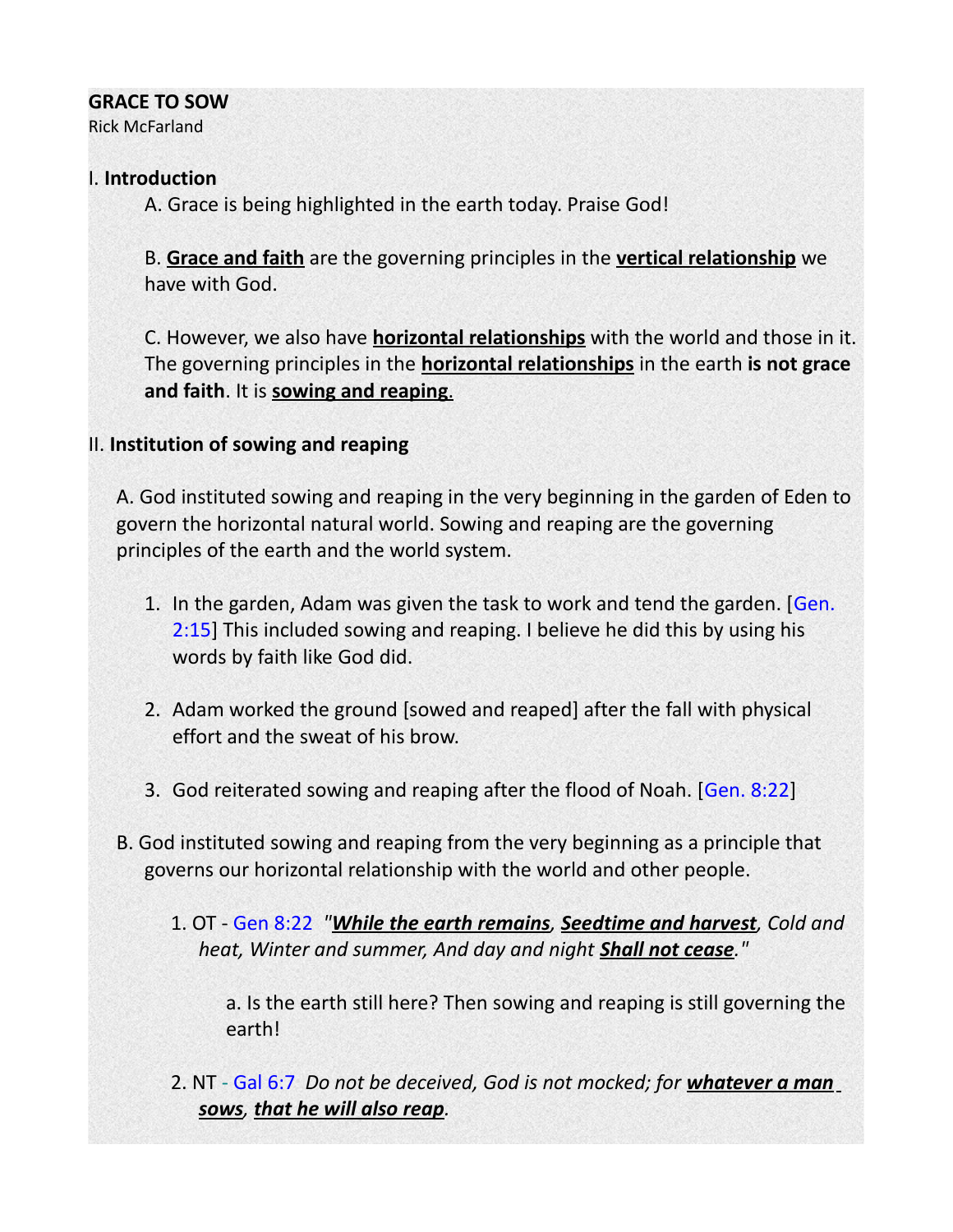- a. This principle is still in effect even in the church age and with Christians!
- b. Sowing and reaping is vital in the Christian life! **2Co 9:6** *But this I say: He who sows sparingly will also reap sparingly, and he who sows bountifully will also reap bountifully.*

#### III. **Institution of grace and faith**

- A. God instituted grace and faith in His **vertical relationship** with man from the very beginning.
- B. God created everything in grace for man before He created him. He created Adam and put him into a finished work.

1. Gen 2:8 *The LORD God planted a garden eastward in Eden, and there He put the man whom He had formed.*

2. This finished work had to be maintained though- **Adam was responsible to tend it and keep it, not God!** [Gen. 2:15] Jesus also has placed us in His finished work but it is our responsibility tend it and keep it by the exercise of our faith, words, and actions.

#### **IV. Misunderstanding Grace**

A. Before the fall Adam walked in and enjoyed the grace of God by faith. However, after the fall, Adam fell from his spiritual vertical relationship with God and lived on just a natural physical plane. Adam lost the sense of Gods grace and was left with just an understanding of sowing and reaping- the natural governing principles of the earth. After the fall God tried to approach man with grace, but fallen man did not properly understand grace because they confused it with sowing and reaping and felt they somehow deserved the goodness of God that was being shown to them.

B. In grace God protected Adam and Eve from the tree of life after the fall.

1. Gen 3:22 *Then the LORD God said, "Behold, the man has become like one of Us, to know good and evil. And now, lest he put out his hand and take also of the tree of life, and eat, and live forever"—*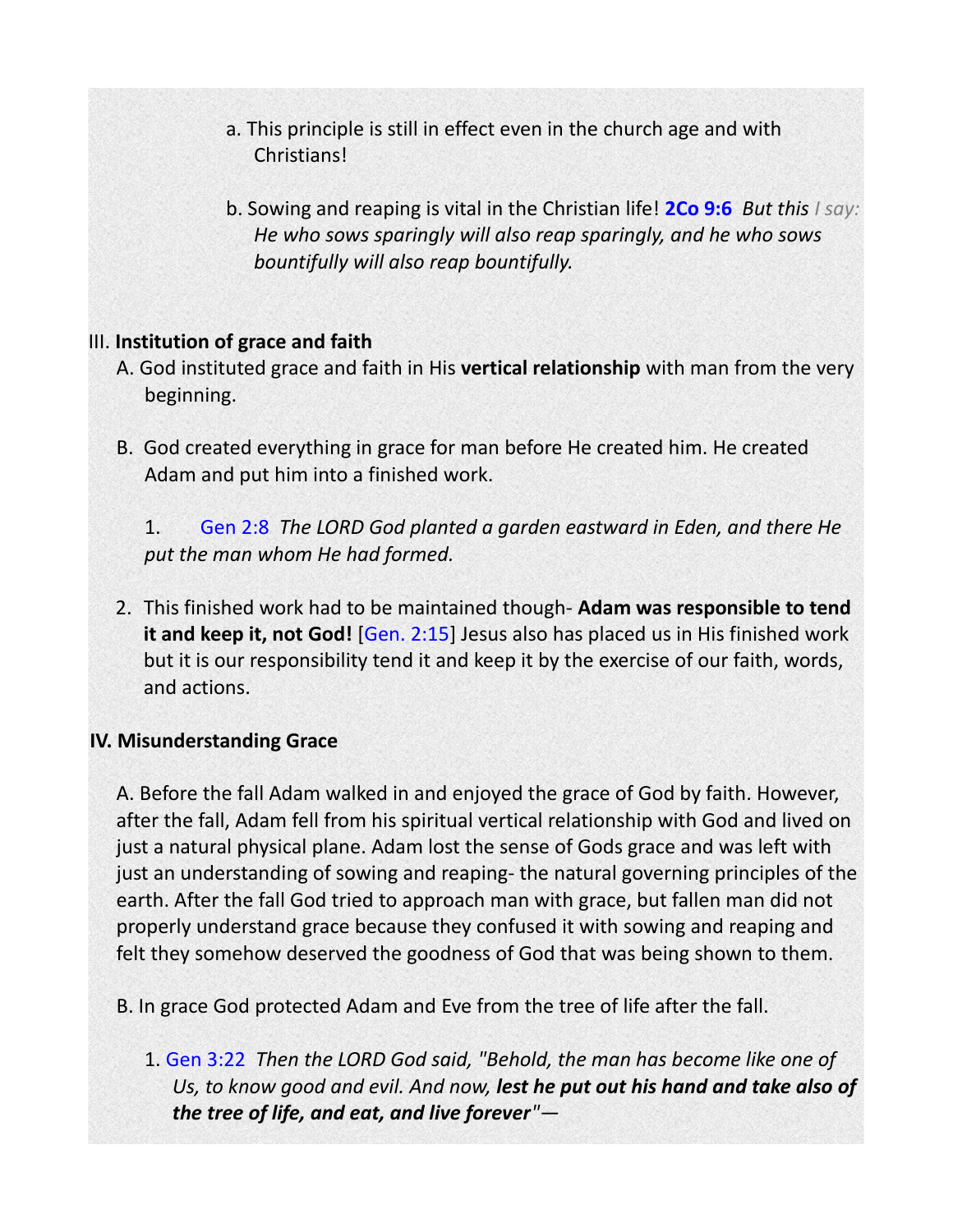Gen 3:23 *therefore the LORD God sent him out of the garden of Eden to till the ground from which he was taken.* 

 Gen 3:24 *So He drove out the man; and He placed cherubim at the east of the garden of Eden, and a flaming sword which turned every way, to guard the way to the tree of life.* 

- B. In grace God protected the first murderer.
	- 1. Gen 4:15 *And the LORD said to him, "Therefore, whoever kills Cain, vengeance shall be taken on him sevenfold." And the LORD set a mark on Cain, lest anyone finding him should kill him.*
- C. Lamech misunderstood God's grace.
	- 1. Gen 4:23 *Then Lamech said to his wives: "Adah and Zillah, hear my voice; Wives of Lamech, listen to my speech! For I have killed a man for wounding me, Even a young man for hurting me.*  Gen 4:24 *If Cain shall be avenged sevenfold, Then Lamech seventysevenfold."*

D. Job misunderstand God's grace

- 1. Job lived under the understanding of sowing and reaping. He thought that God had blessed him because he deserved it. So when his life fell apart he blamed God in the end because he felt he did not deserve his "bad harvest". His friends saw Job's life fall apart and blamed him that he had sowed bad things to reap this bad "bad harvest".
- 2. Job did not realize God blessed him in grace because God was good and gracious and not because he deserved it. Job mistook God's goodness for blessing on his good works. Job did not realize his own depravity until God revealed it to him at the end of the book. He then said he deplored himselfbefore this Job was quite taken with himself! [Job 42:6]
- E. God gave a covenant of grace and faith to Abraham.
	- 1. Gen 12:1 *Now the LORD had said to Abram: "Get out of your country, From your family And from your father's house, To a land that I will show you.*  Gen 12:2 *I will make you a great nation; I will bless you And make your name*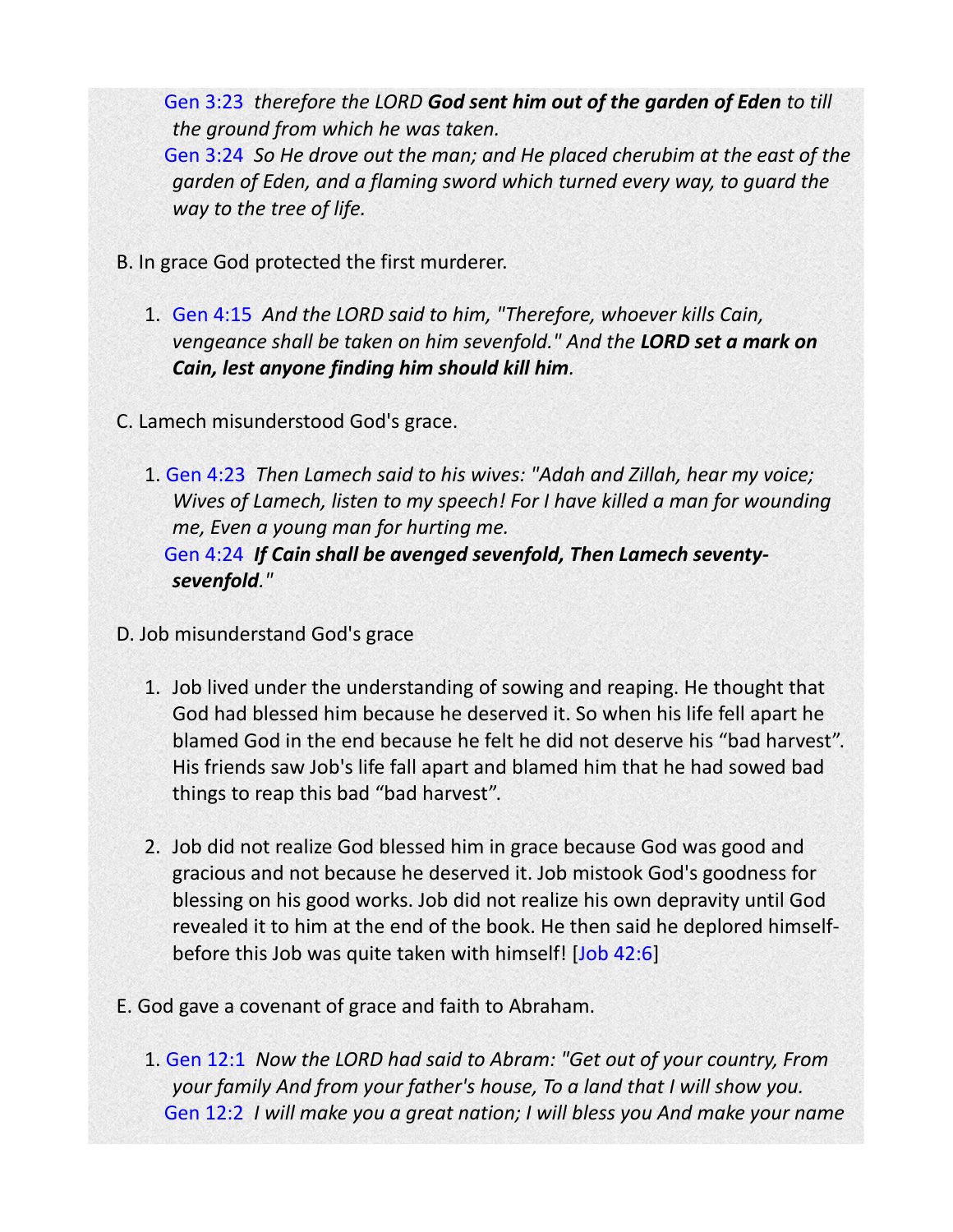*great; And you shall be a blessing.* 

 Gen 12:3 *I will bless those who bless you, And I will curse him who curses you; And in you all the families of the earth shall be blessed."* 

- F. This covenant revealed that God's blessings are given by grace and not by merit. However, this covenant was incomplete in that it did not show God's nature of holiness against sin. It did not reveal man's sinful nature and need for a savior. Grace without these missing revelations would cause man to misunderstand God's nature and His dealings. Without these missing revelations man thought God was soft on sin and blessed them because they were good and somehow deserved it like Job did.
	- 1. Gal 3:19 *What purpose then does the law serve? It was added [Gr. prostithemi- we get our word prosthesis from this] because of transgressions, till the Seed should come to whom the promise was made; and it was appointed through angels by the hand of a mediator.*
	- 2. The law was added like a **prosthesis** is to an incomplete limb. The Abrahamic Covenant was incomplete because it did not reveal God's nature against sin, man's depravity and need of saving, and the clear teaching of what the Savior who have to do to save man which was to die. The law was therefore added as a prosthesis to teach these things.

G. Since man did not fully understand God's grace and his need for it, God gave the Law because man would understand the Law. They would understand the Law because it was based upon the principles of **sowing and reaping**.

- 1. Under the law if you did bad you got bad. If you did good you got good. You had to sow good perfectly to be blessed. If you sowed evil you were condemned. Man could understand this! Sinful man was incapable of perfect sowing. He only reaped condemnation. He therefore needed grace given through the Savior- Jesus Christ.
- H. The Law pictured Jesus as our Savior from our sin.
	- 1. Col 2:17 *which are a shadow of things to come, but the substance is of Christ.*
- I. By the finished work of Jesus, grace and faith were permanently established as the governing principles for our vertical relationship with God and His redeemed children. However....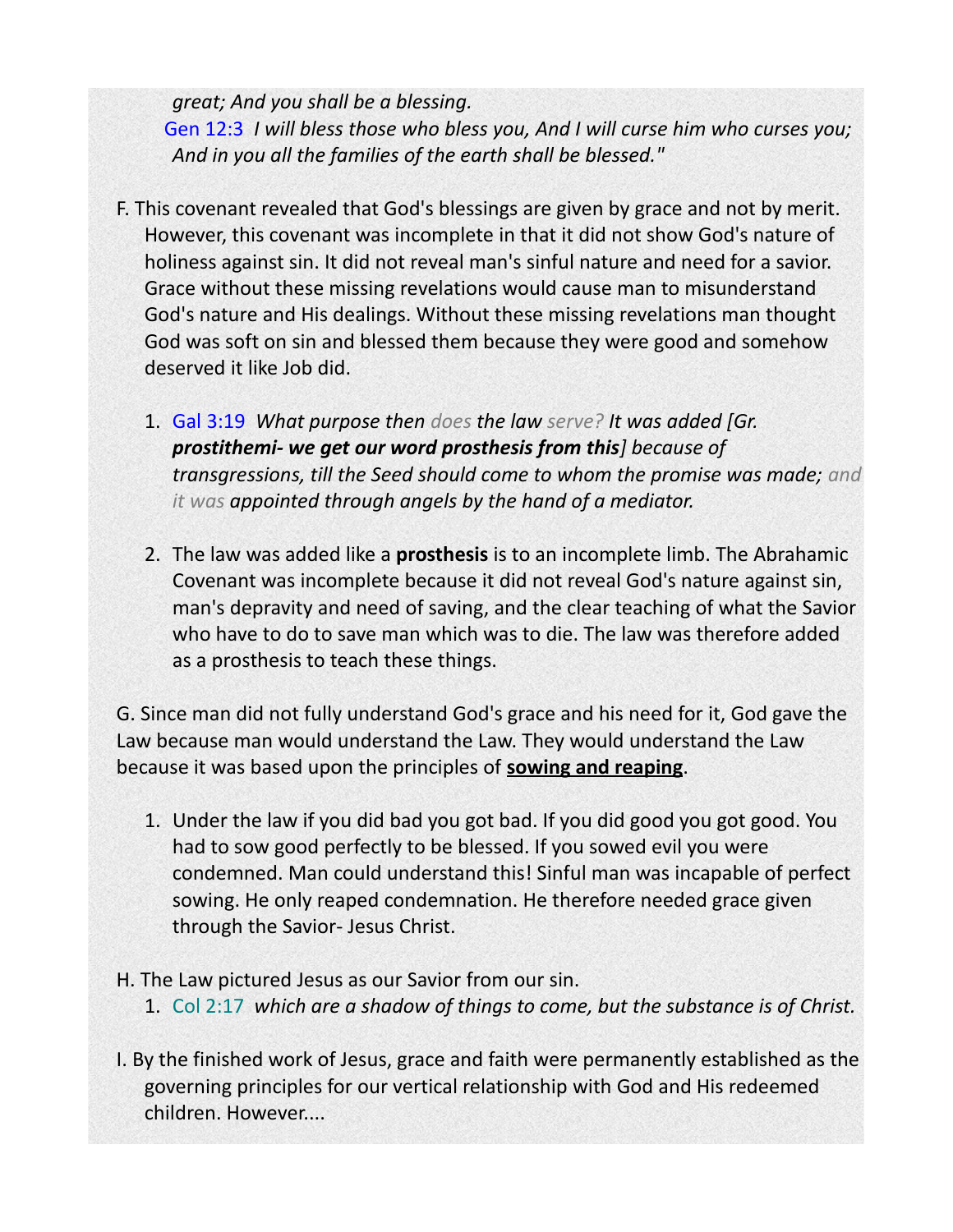# V. **The Confusion**

A. A common confusion comes when grace is preached.

- B. Many think that grace and faith replaces or does away with the other governing principles of God and it does not.
- C. Many think grace will remove all natural earthly consequences for our actions. **It does not! Grace and faith does not abolish the natural principles of sowing and reaping!**
- D. **Grace and faith** governs our **vertical relationship** with God, but it does not govern our natural earthly horizontal relationships. **Sowing and reaping does**. It has from the beginning and it still does!
- E. That is why many people think that they are just called to rest in grace and grace will just take care of and provide everything in their natural lives. They think that all of God's blessings will fall upon their head like ripe cherries from heaven. When this does not work the way they think or how its been preached to them, they get mad at God or try trusting grace "harder"!
	- 1. Try to tell your electric company that you don't need to give them money because of the finished work of Jesus. They want you to sow money and you reap electricity!
	- 2. Try to tell your employer that you do not need to come in on time and work hard because of the finished work of Jesus and grace. You need to sow work and reap wages.
	- 3. Try to tell you spouse that you do not need to stay faithful because of the finished work of Jesus. You will not see her for two weeks [until the swelling around your eyes goes down!] You need to sow faithfulness and reap a secure and satisfying marriage.

F**. The fact of the matter is that sowing and reaping governs the natural earth realm**. In the horizontal world and in relationships in the world we must sow to reap.

J. Many try to make grace and faith the governing principle of both the spiritual and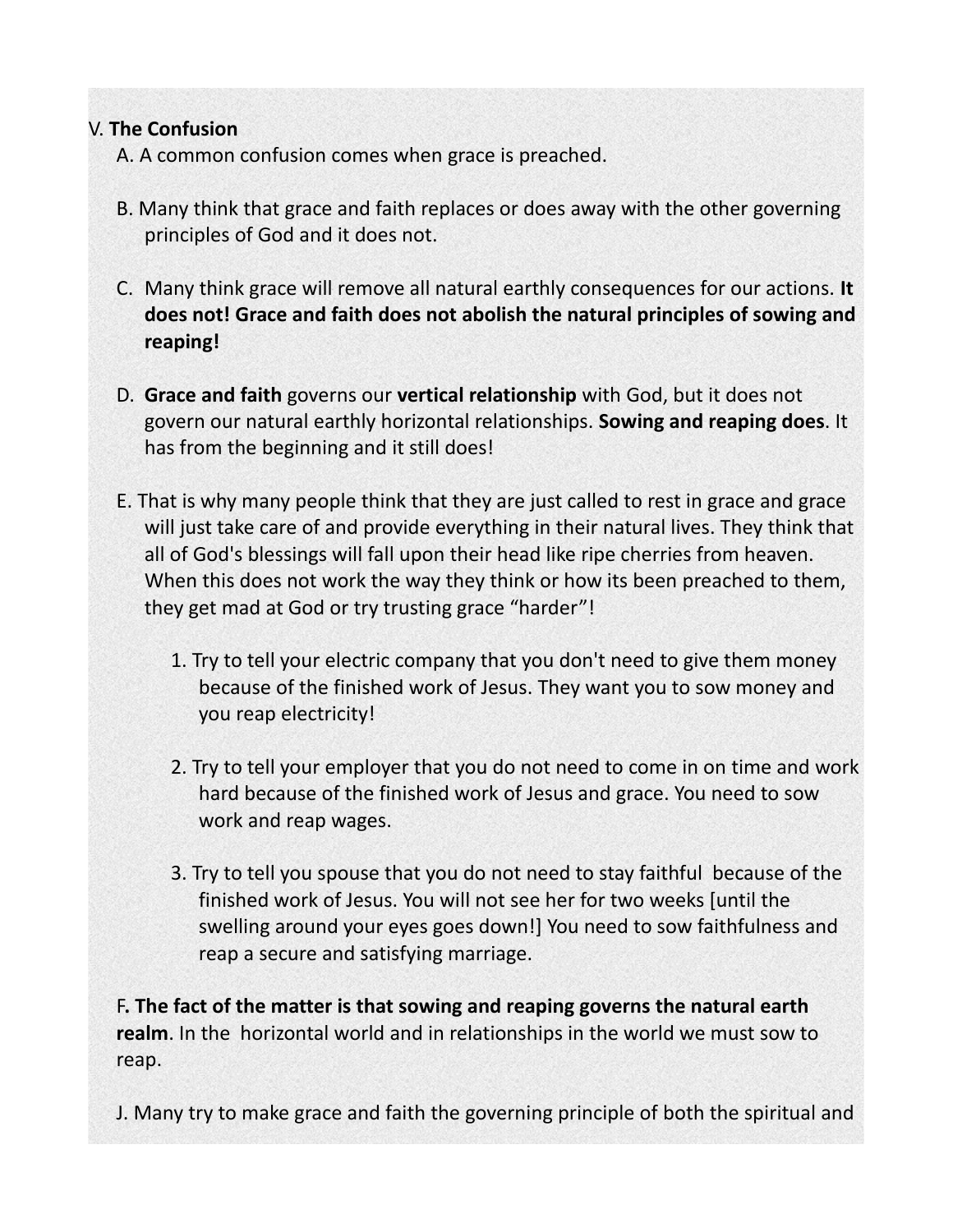natural realms**.** These people will find barrenness naturally. However, many try to make the sowing and reaping principles the governing principles of both the spiritual and natural realms. These people will be barren spiritually. This will lead to dead religion.

- K. However, if we will work these two principles together correctly we will find a fulness of God's blessings that He intends us to have.
- L. Grace and faith and sowing and reaping can and do work together.
	- 1. Gen 26:1 *There was a famine in the land, besides the first famine that was in the days of Abraham. And Isaac went to Abimelech king of the Philistines, in Gerar.*

 Gen 26:12 *Then Isaac sowed in that land, and reaped in the same year a hundredfold; and the LORD blessed him***.** 

2**.** Isaac was blessed by God through grace, but Isaac did not sit down waiting for crops just to pop out of the ground. No, by faith he sowed and reaped a hundredfold! **He had grace to sow! Grace and sowing produces a miracle in the natural!**

# VI. **How grace and faith intersects with sowing and reaping**

A. *God gives us grace and faith to sow good seed and reap a good harvest for His purpose and for His Kingdom!*

- B. God **gives seed [grace and faith]** to the **sower** [**sowing and reaping**].
	- 1. 2Co 9:10 *Now may He who supplies seed to the sower, and bread for food, supply and multiply the seed YOU have sown and increase the fruits of your righteousness,*
	- 2. Giving our tithes and offerings should be a product first of grace and faith. Everything we have came from God. He has already made us prosperous by grace. He has already blessed us by grace. [Eph. 1:3] He has given us seed to sow by grace. Once we believe that we are prosperous and blessed and receive seed to sow by faith, we still need to sow that seed in the natural. The amount we sow is the amount of the harvest. [2 Cor. 9:6]
	- 3. If someone sows finances without having faith in grace they will have some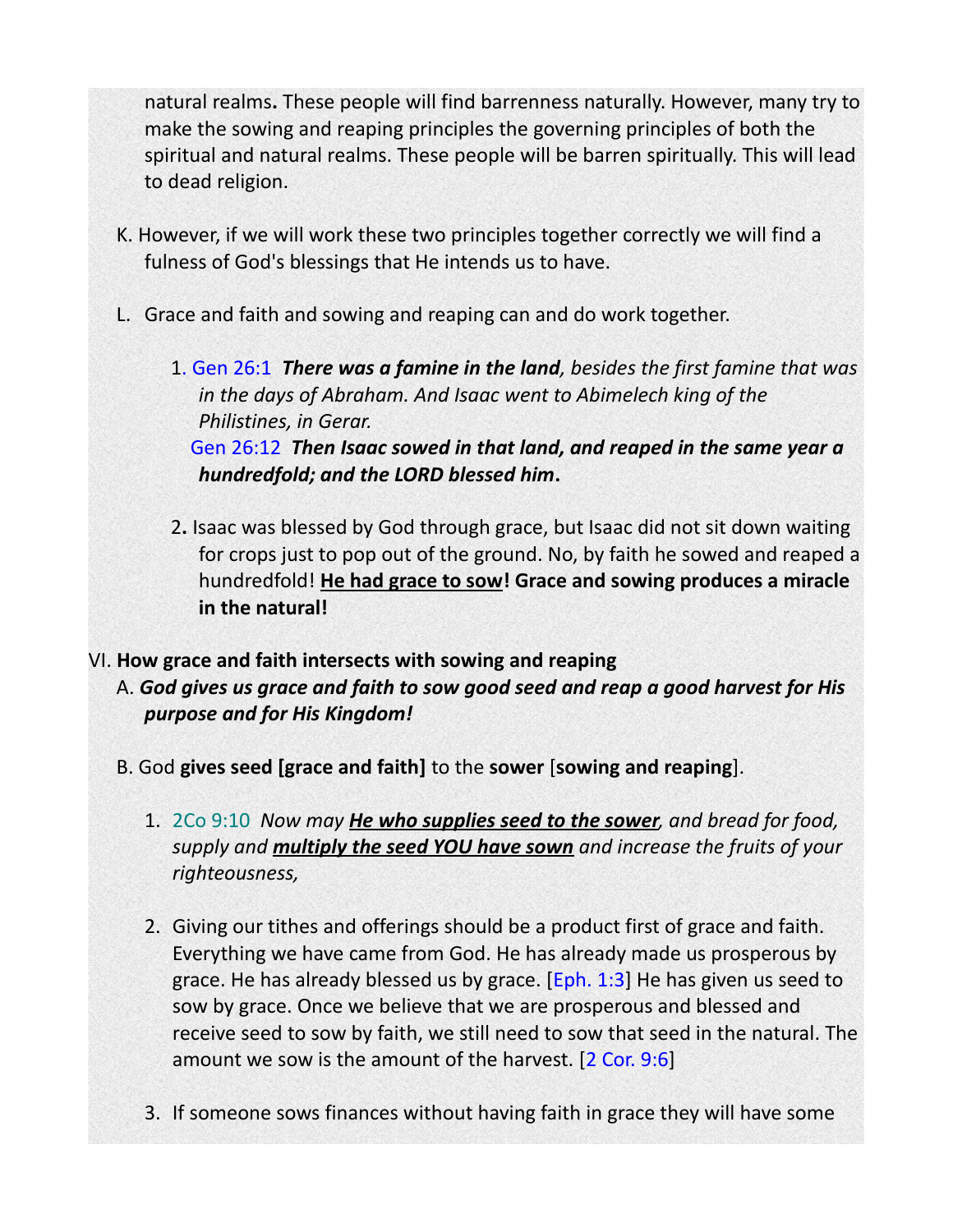benefit. Even unsaved business people can give to charities from their wealth and see some return. It is a natural principle. Someone who trusts in grace that He is prosperous will have some benefit. However, until both sets of principles are engaged the fulness of financial blessing will not be realized. Finances are both spiritual and natural in their nature. Therefore to experience the fulness of prosperity, grace and faith and sowing and reaping need to be in effect.

- C. Our vertical relationship with God produces the fruit of the Spirit. [Gal. 5:22-23] What are we to do with it? We are the sow the fruit of the Spirit in the natural world and in our natural relationships.
- D. In the book of James the fruit of righteousness is sown by those who make peace. Usually you do not sow fruit. However, we can sow spiritual fruit from grace and faith and reap a natural harvest in the earth for the good of man and God's Kingdom!
	- 1. Jas 3:18 *Now the fruit of righteousness is sown in peace by those who make peace.* [Fruit is sowed and produces peace in the natural]

2. Pro 28:20 *A faithful man will abound with blessings, But he who hastens to be rich will not go unpunished.* [The fruit of faithfulness is sowed and produces natural blessings]

3*.* Pro 18:24 *A man who has friends must himself be friendly [kindness], But there is a friend who sticks closer than a brother.* [The fruit of kindness is sowed and it produces friendships]

- a. A man who has friends must show himself friendly. He must **sow** himself friendly.
- E. We are to sow love, joy, peace, patience, kindness, goodness, faithfulness, gentleness, and self control in the natural realm to see a natural harvest from them in our life and the lives of others.
- F. What does this mean? If we do not sow the fruit of the Spirit, we will not get a natural harvest as God wants and intends for us to. We can live barren lives in the natural although our spirit is fruitful.